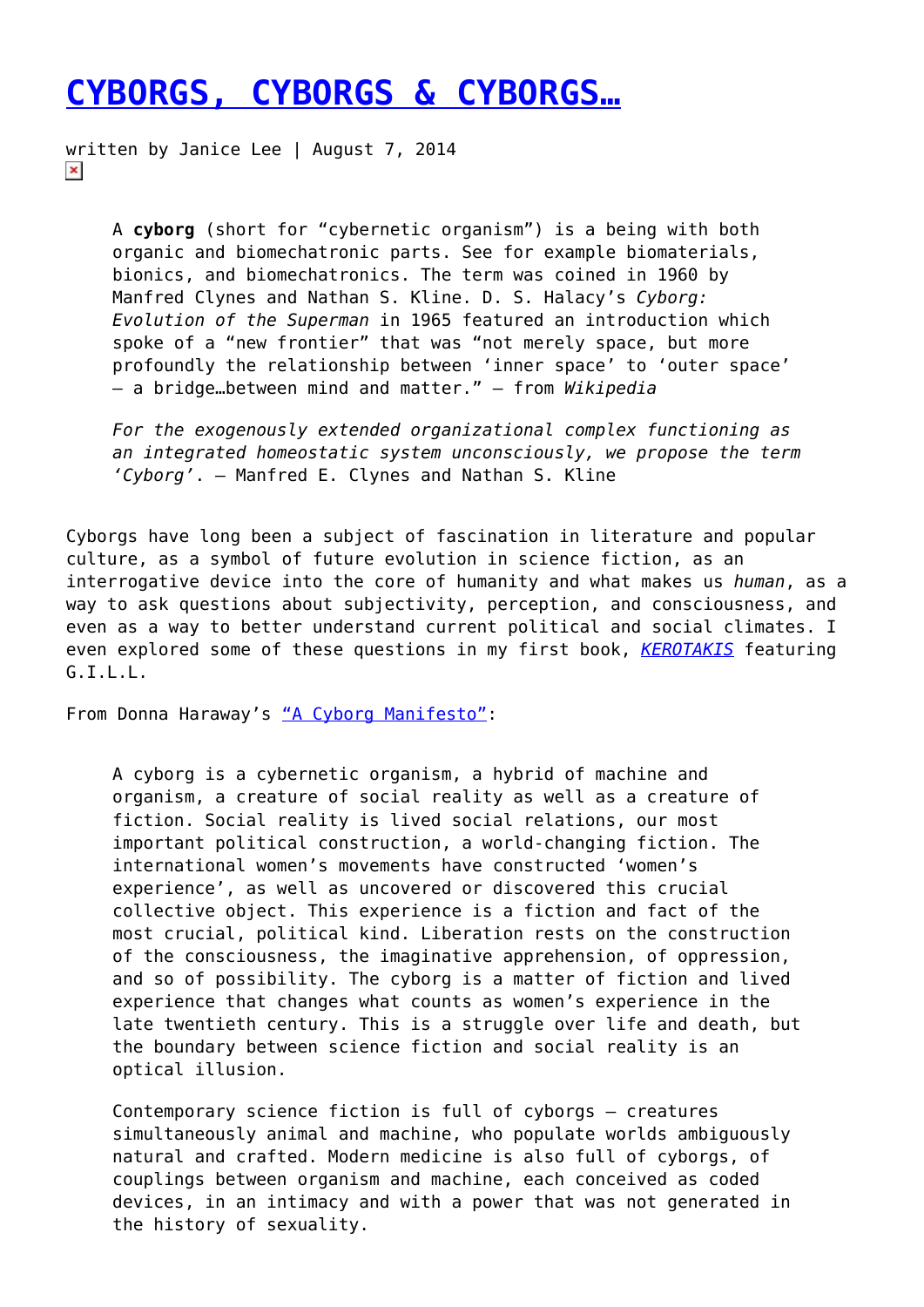By the late twentieth century, our time, a mythic time, we are all chimeras, theorized and fabricated hybrids of machine and organism; in short, we are cyborgs. Ths cyborg is our ontology; it gives us our politics. The cyborg is a condensed image of both imagination and material reality, the two joined centres structuring any possibility of historical transformation. In the traditions of 'Western' science and politics — the tradition of racist, maledominant capitalism; the tradition of progress; the tradition of the appropriation of nature as resource for the productions of culture; the tradition of reproduction of the self from the reflections of the other — the relation between organism and machine has been a border war. The stakes in the border war have been the territories of production, reproduction, and imagination. This chapter is an argument for pleasure in the confusion of boundaries and for responsibility in their construction. It is also an effort to contribute to socialist-feminist culture and theory in a postmodernist, non-naturalist mode and in the utopian tradition of imagining a world without gender, which is perhaps a world without genesis, but maybe also a world without end. The cyborg incarnation is outside salvation history. Nor does it mark time on an oedipal calendar, attempting to heal the terrible cleavages of gender in an oral symbiotic utopia or post-oedipal apocalypse.

#### […]

The cyborg is a creature in a post-gender world; it has no truck with bisexuality, pre-oedipal symbiosis, unalienated labour, or other seductions to organic wholeness through a final appropriation of all the powers of the parts into a higher unity. In a sense, the cyborg has no origin story in the Western sense — a 'final' irony since the cyborg is also the awful apocalyptic telos of the 'West's' escalating dominations of abstract individuation, an ultimate self untied at last from all dependency, a man in space. An origin story in the 'Western', humanist sense depends on the myth of original unity, fullness, bliss and terror, represented by the phallic mother from whom all humans must separate, the task of individual development and of history, the twin potent myths inscribed most powerfully for us in psychoanalysis and Marxism.

#### $\lceil \dots \rceil$

The cyborg is resolutely committed to partiality, irony, intimacy, and perversity. It is oppositional, utopian, and completely without innocence. No longer structured by the polarity of public and private, the cyborg defines a technological polls based partly on a revolution of social relations in the oikos, the household. Nature and culture are reworked; the one can no longer be the resource for appropriation or incorporation by the other. The relationships for forming wholes from parts, including those of polarity and hierarchical domination, are at issue in the cyborg world. Unlike

 $\lceil$ ...]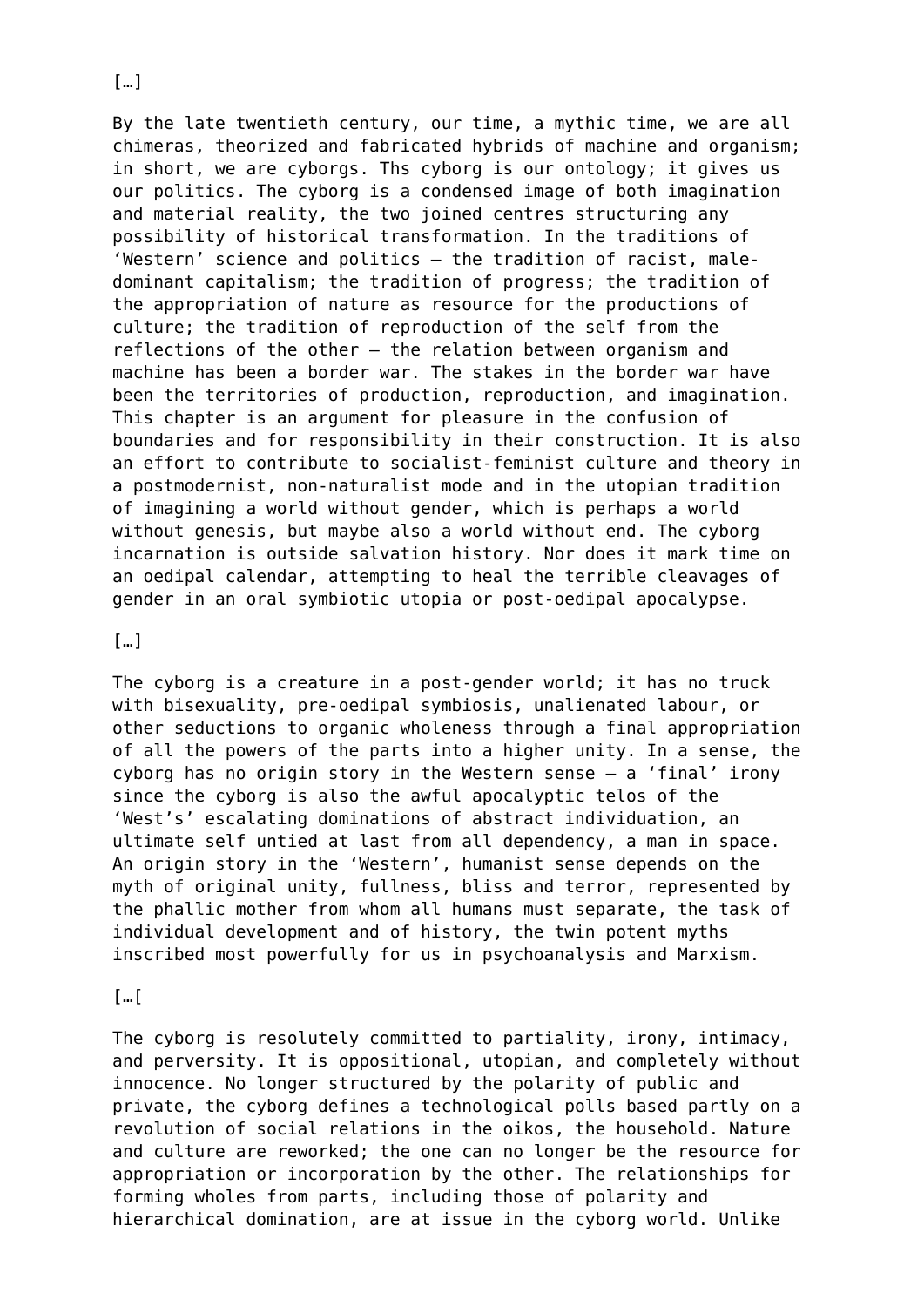the hopes of Frankenstein's monster, the cyborg does not expect its father to save it through a restoration of the garden; that is, through the fabrication of a heterosexual mate, through its completion in a finished whole, a city and cosmos. The cyborg does not dream of community on the model of the organic family, this time without the oedipal project. The cyborg would not recognize the Garden of Eden; it is not made of mud and cannot dream of returning to dust. Perhaps that is why I want to see if cyborgs can subvert the apocalypse of returning to nuclear dust in the manic compulsion to name the Enemy. Cyborgs are not reverent; they do not re-member the cosmos. They are wary of holism, but needy for connection- they seem to have a natural feel for united front politics, but without the vanguard party. The main trouble with cyborgs, of course, is that they are the illegitimate offspring of militarism and patriarchal capitalism, not to mention state socialism. But illegitimate offspring are often exceedingly unfaithful to their origins. Their fathers, after all, are inessential.

I won't make any attempt here at any overarching statement about cyborgs, just that we continue to be fascinated by them as a metaphorical, allegorical, literal, physical, and present figure in literature, film, art, and pop culture.

Many years ago, after reading Haraway's text, Maxi Kim and I began a conversation in and around cyborgs. We never finished the conversation, but here are some pieces of that conversation from 2007:

**MK:** We've seen many efforts to manage crisis. But it has become clear that we've entered a field whose consequences are devastatingly unpredictable. I'm reminded of Guattari's address to the Schizo-Culture Conference organized by Semoitext(e) in November, 1975 at Columbia University.

"I do believe that a whole series of factors are leading to an absolute crisis at all levels of social organization throughout the world. This situation should call for revolutionary solutions, but nothing, no one, no organization is prepared to deal with it and its imperatives. The obscene thesis I wish to defend before you now is this: all these organizations – Bolshevik, Marxist-Leninist, Communist, Spontaneist (in one form or another), Social Democratic – are missing an essential aspect of this revolutionary struggle and its development."

Here I'd claim naively that with the introduction of the New World Order we're in a similar, absolute crises at all levels of social organization. And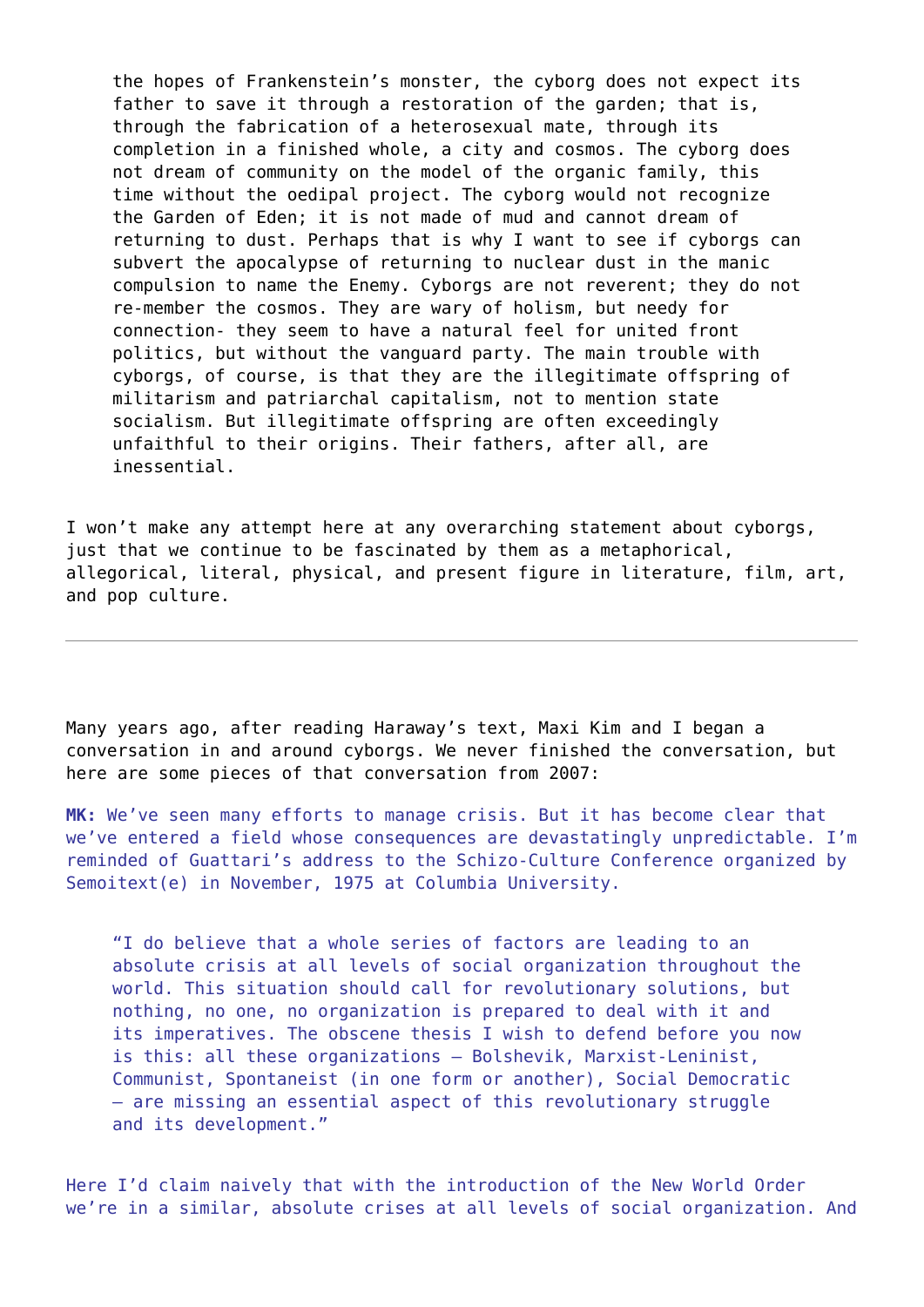from my perspective the organizations are different (e.g. NeoLiberalism, NeoConservatism, NeoConfucianism, Classical Humanism, New Age Spritualism) yet they are similar in that none of the organizations are prepared to deal with the crises; they're all missing an essential aspect. Do you think Haraway's cyborgs fills in the gap? Is a revolutionary spirit tenable under cyborgism?

///

**JL:** Perhaps a unique characteristic of revolution is the desire for a profound change against, from, or for a specific ideology, and perhaps a unique characteristic of change is that there is before and after. But is there a concrete "before" for the cyborg? Haraway states that "the cyborg would not recognize the Garden of Eden; it is not made of mud and cannot dream of returning to dust." Frankenstein's monster revolts against his master for having brought him into the world without any initial consent, and for having been brought into a world already constructed on laws that do not include monsters like him. In any revolution do some group of people not mourn their present conditions, do they not rage the situations they have been born into unjustly? But then what of Haraway's cyborg, the being that lacks an origin, a father, a mother, a past, a memory, "their fathers, after all, are inessential." Frankenstein's monster may be an example of an early cyborg, a pastiche of lost histories, his body lacking any historical constitution. He leaves his creator, because his creator is not his father. Perhaps the advantage that cyborgs today may have over the monster is the density of the world in which we live. The monster may have been alone, utterly alienated, without even a name for what he was. Yet today everyone has become a cyborg, or, we have already and always have been cyborgs. Are cyborgs truly without fathers? In what way do cyborg bodies become historically constituted? (without history, memory, and evolution) Is there a collective memory for cyborgs?

#### ///

**MK:** What's encouraging about Haraway's book *Primate Visions* is that it takes us out of "dumb" ideology; I say dumb because often dominant ideologies are silent — which is why I think they're so difficult to tease out. I realized after reading it that we tend to masculinize our discussions on evolution (e.g., "reproductive competition and sex between aggressive males and receptive females").

But this first step out of dumb ideology happens primarily because Haraway points out the masculinizing ideology — straightforwardly. Not obliquely. Her book is academic, no experimental pretenses. If she had written a purely "non-masculinized" narrative with oblique experimentation – there would be no first step out of dumb ideology. The experiment is only valuable as a second step.

I'm not saying that we should dismiss or get rid of experimental texts like Christian Bök's. But we should contextualize the meaning of Bök. Bök's potent power to remove us further away from dumb ideology lies only after we've read that other more direct approach to pataphysics. Bok is a second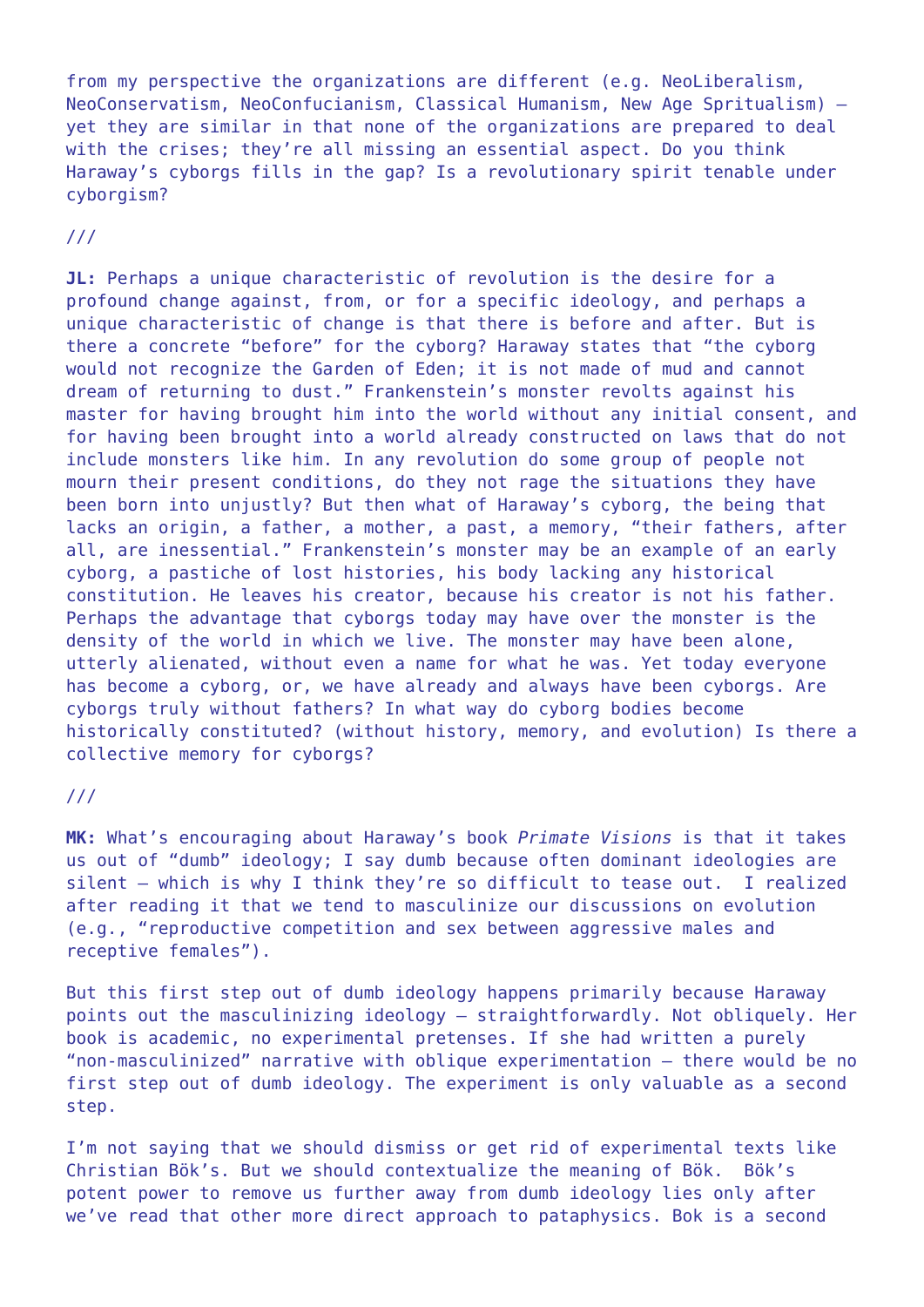step. Could I be on the right track?

///

**JL:** I think you could be on to something. It's also interesting what arises in response to Haraway ie. Bhanu Kapil's book [*Incubation: A Space For Monsters*] I think is experimental in ways but also coherent and intelligent. Bök asks something of the reader, to know what he is responding to and what he is getting at, neither of which are transparent unless the reader is already educated.

What then of a theorist like Baudrillard? Would he be considered blunt and honest? Or also somewhat muddled.

///

**MK:** I think Baudrillard is a special case: he's both a first step and the last. I think this is also true for someone like Zizek.

When reading Haraway it is clear that yes, you're one step further away from dumb ideology. But then again it's clear that Haraway once she's taken you out of one box puts you in another box – a French Theory-adjacent, mollified Western Feminism. Granted, for me, Haraway's "postmodern feminism" is a welcome relief to "essentialist feminism" — but at the end of the day you're in the mire of ideology, albeit a soft one. […]

The thing about Baudrillard is is that the first time I read him, I wanted to just dismiss him. How can a person say there's no reality? To say the Vietnam War never happened? There's no more sexuality? He's nuts.

So here, for me, there was no first step. It's more of a half step in the beginning. Like Haraway, it's clear that he's attacking dumb ideology – but unlike Haraway you don't believe him. All there is is bark — no bite.

Of course, something did dawn on me after looking at some of his other books. Of course, he's a hyperbolist. So then you read his critiques more seriously. What's to be taken seriously is not the form of the joke. The form of the joke is masking the fact that it is indeed serious.

So why even hyperbolize? Well, I suppose it does bring a sense of urgency to, not so much the critique, but the world that its critiquing. So I ultimately took it that much seriously. But it is a curious thing with Baudrillard. He doesn't so much take you out of dumb ideology to put you in a communicative one. Because his whole argument, because it's hyperbolized, falls in on itself. His books collapse under its own weight. So in this sense Baudrillard's books act as the first and last steps. The world is fucked and you can't go back to *SIMULATIONS* for the answers.

What do you think?

Of course, it remains to be seen — what's the braver, more heroic act?

To destroy old ideologies and build new, more vibrant ones?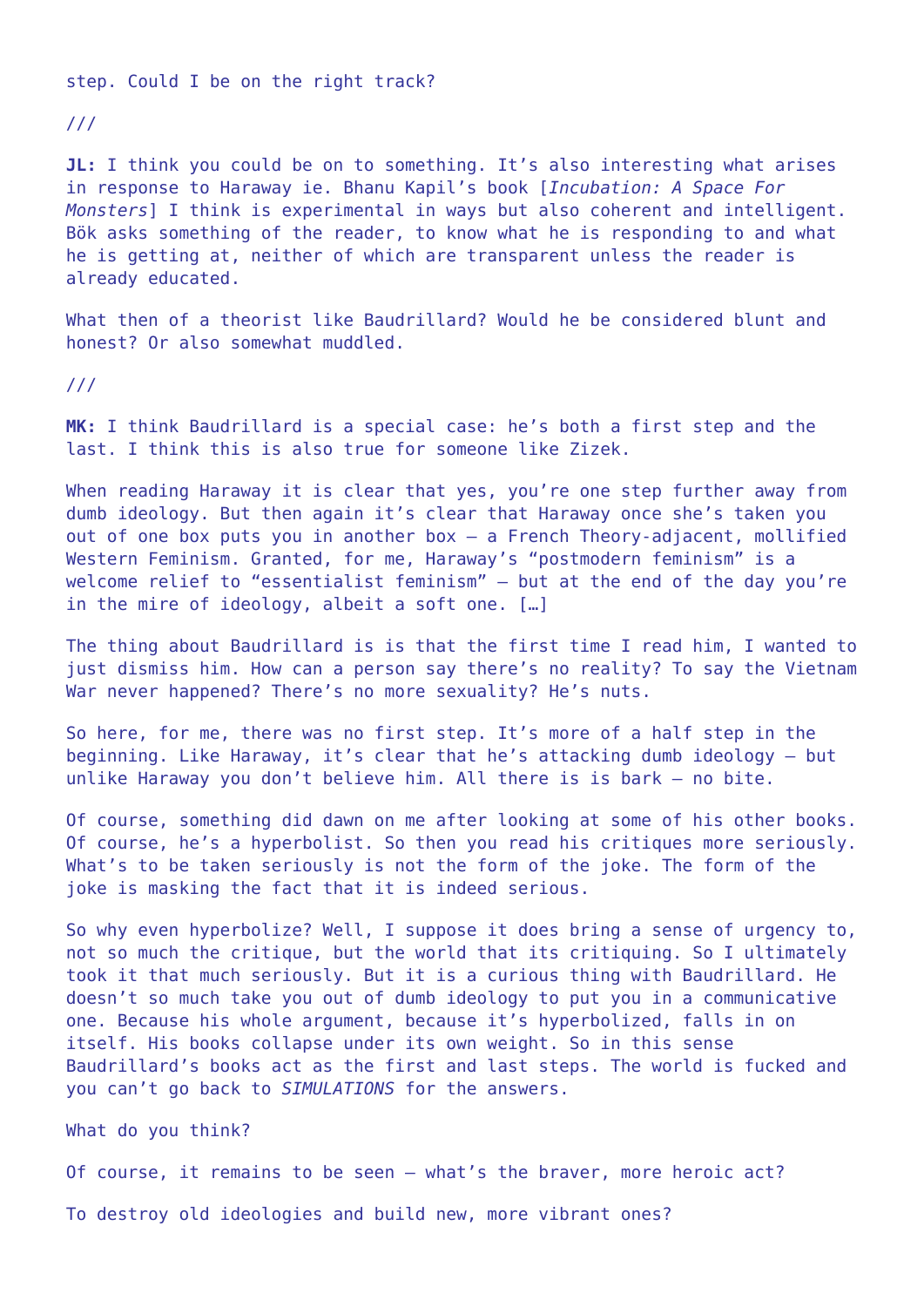Or to just leave you in the blank desert, hungry?

///

**JL:** Maybe the question is why even destroy or create new ideologies? Why a new ideology every day? We might as well have an-ideology-a-day-flip calendar, with ideologies being constantly destroyed, created anew, or recreated, what are we gaining? What do we want to gain? Is there a goal in mind? Is this constant revision process a process in revising our world, our environment? Our lifestyles, our thought processes? Or something within ourselves?

It seems we have always been searching for new frontiers to conquer and "revise" ideologies on, new places and spaces to mount new or old traditions. perhaps we now look for frontiers within ourselves, perhaps we have run out of new lands to start over in and can not start over anywhere. Manifest destiny or not, where do we now turn to for further revision of our past and present states of being?Is there where our fascination with Mars, aliens, and blacks holes comes from? Do we drool over Stephen Hawking's texts on black holes hoping for a way out? We've started over and restarted over and yet society and its rules and ideologies have followed suit. Do we look at cyborgs, for example, because they act as a frontier within ourselves? Is not hybridity another way of crossing, pushing, edging across, exploring, expanding, living upon- borders? Do we not push the border further and further away as we explore more new land?Maybe we look at cyborgs because they are a frontier within ourselves, if we can not change our environment, do we now look within ourselves?

And are cyborgs not the new anti-hero? They are always on the outside of the system — any system, running from or towards something, always the "other," and always looked as a muddled or hybrid form, where hybridity pitted against purity is a negative thing. Might the roots of this new anti-hero lie in past anti-heros, past hybridized misnomers, cursed wanderers, filthy orphans of the desert…Do we see similarities with the insurance salesmen of film noir these characters seem to have no pasts or false ones, the stark black and white contrasts only highlighting the polarization of good and evil, or pirates — products of an unholy wedding of man and sea, forced to wandering ever-foreign waters…

Is there a chronology present here? Can patterns be traced? If so, can Baudrillard's hyperbolization be applied here? Where is the source? Does it even still exist?

And then here, a brief (and partial) list of 21 cyborgs in literature, film, and other media:

**1)** *Blade Runner***: Rachael (an experimental replicant), plus replicants: Leon, Roy Batty, Zhora, & Pris.**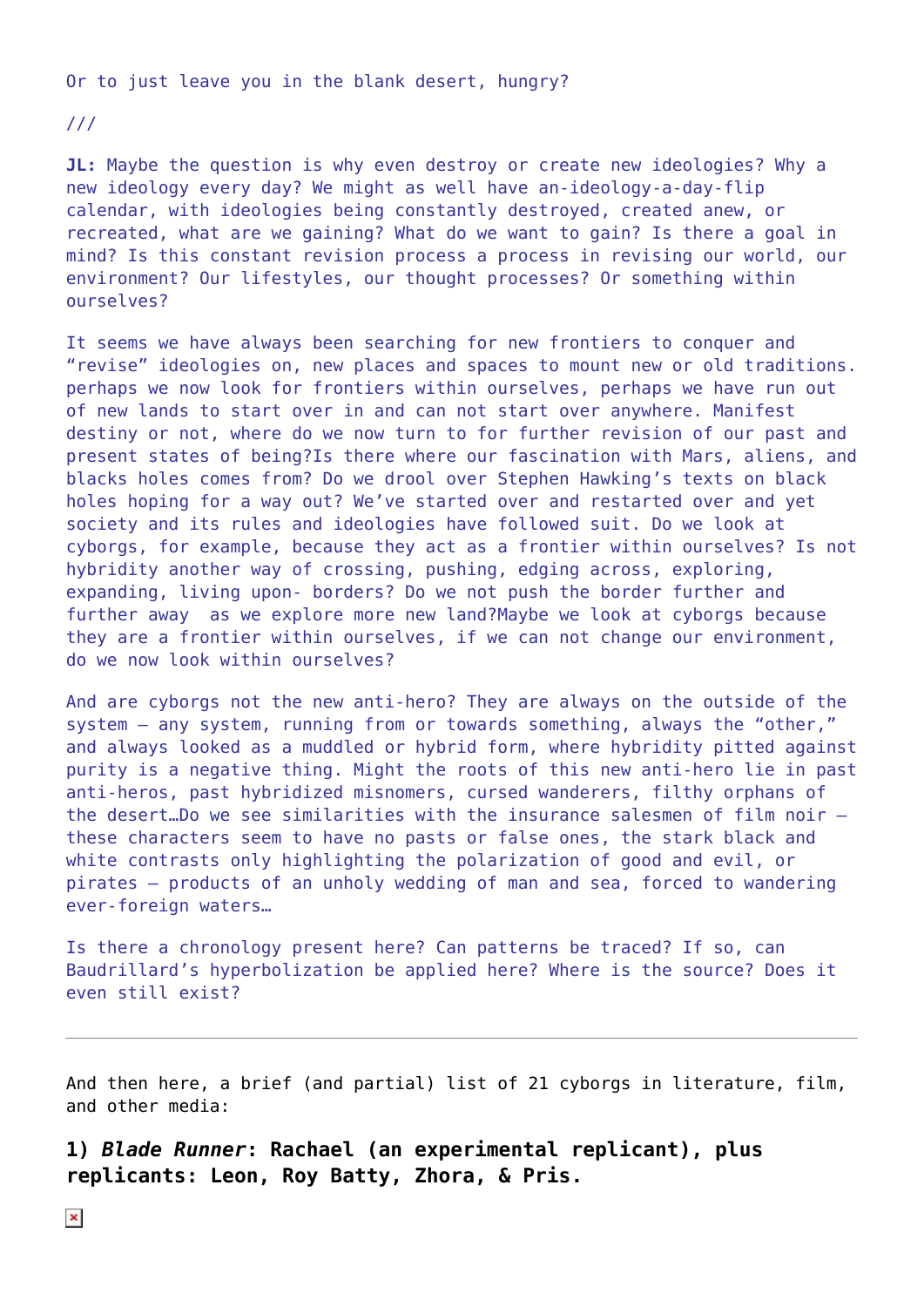If only you could see what I've seen with your eyes. / "More human than human" is our motto. / Replicants are like any other machine – they're either a benefit or a hazard. If they're a benefit, it's not my problem. / I've seen things you people wouldn't believe. Attack ships on fire off the shoulder of Orion. I watched C-beams glitter in the dark near the Tannhauser gate. All those moments will be lost in time… like tears in rain… Time to die.

#### **2) Cybermen in** *Doctor Who*

 $\pmb{\times}$ 

You will be upgraded.

**3) Darth Vader**

 $\pmb{\times}$ 

Nothing… can stop that now. Just for once… let me… look on you with my \*own\* eyes.

### **4) Number Six from** *Battlestar Galactica*

 $\pmb{\times}$ 

Madame President, you asked for a reason to help us. Vengeance. You destroy the Hub, Cylons lose their ability to download. All of us.

## **5) Tony Stark / Iron Man**

 $\pmb{\times}$ 

OK, here's a straight answer. My old man had a philosophy: peace means having a bigger stick than the other guy.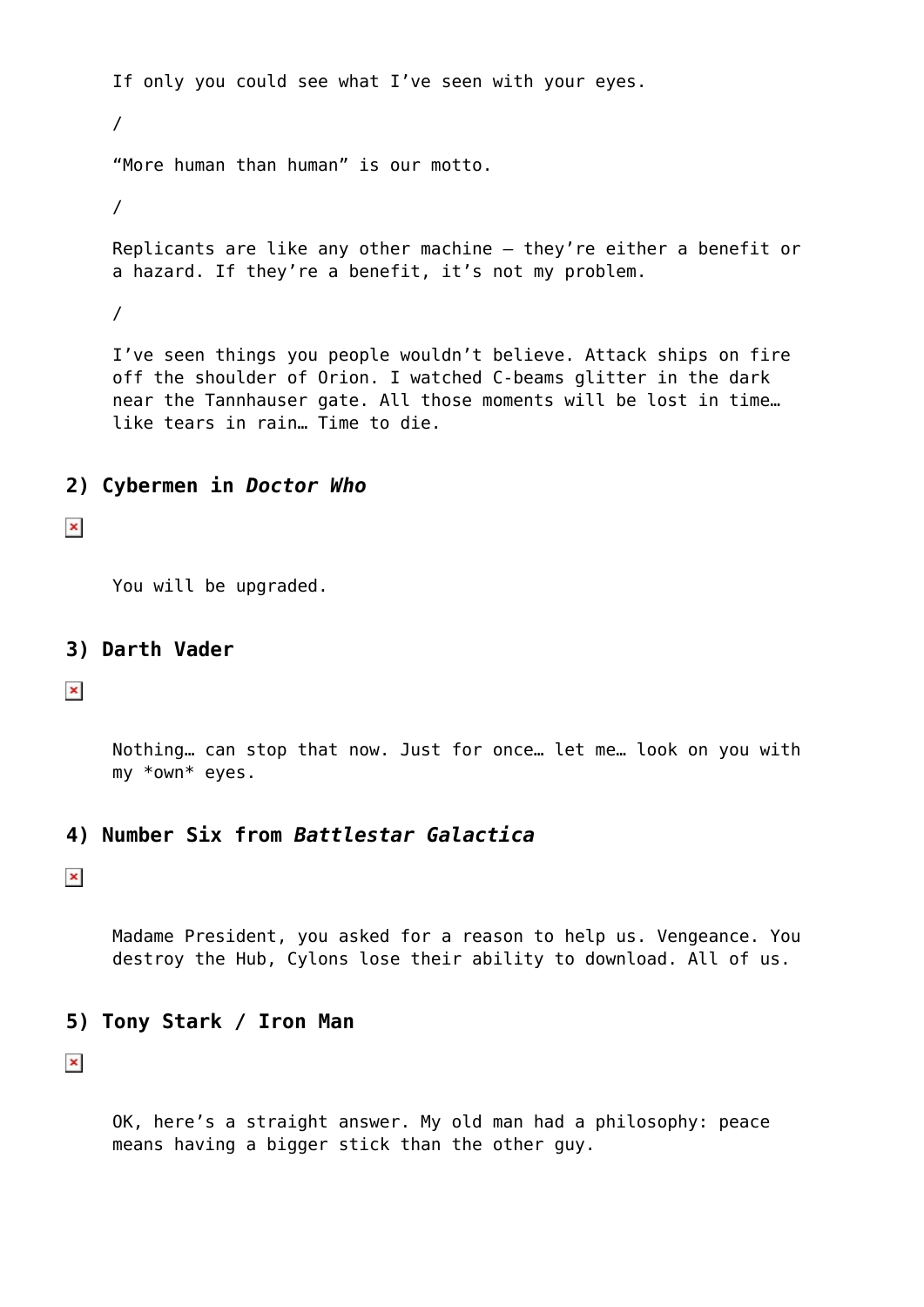```
6) Motoko Kusanagi from Ghost in the Shell
```
 $\pmb{\times}$ 

If we all reacted the same way, we'd be predictable, and there's always more than one way to view a situation. What's true for the group is also true for the individual. It's simple: Overspecialize, and you breed in weakness. It's slow death.

/

There's nothing sadder than a puppet without a ghost, especially the kind with red blood running through them.

/

We have been subordinate to our limitations until now. The time has come to cast aside these bonds and to elevate our consciousness to a higher plane. It is time to become a part of all things.

# **7) RoboCop**

 $\pmb{\times}$ 

We had orders to destroy it.

### **8) Seven of Nine from** *Star Trek: Voyager*

 $\pmb{\times}$ 

I had no idea that eating was such a… sensual experience! The tastes, the textures, feeling it slide down Seven's esophagus, it's… it's exquisite!

/

May cultural differences encourage us to build bridges of understanding. To all that makes us unique.

# **9) Geordi LaForge from** *Star Trek: The Next Generation*

 $\pmb{\times}$ 

Think of it this way: every time you talk about yourself, you use the word 'we': 'we want this', 'we want that'. You don't even know how to think of yourself as a single individual. You don't say '\*I\* want this', or '\*I\* am Hugh'. We - are all - separate individuals.  $*I^*$  am Geordi.  $*I^*$  choose what I want to do with my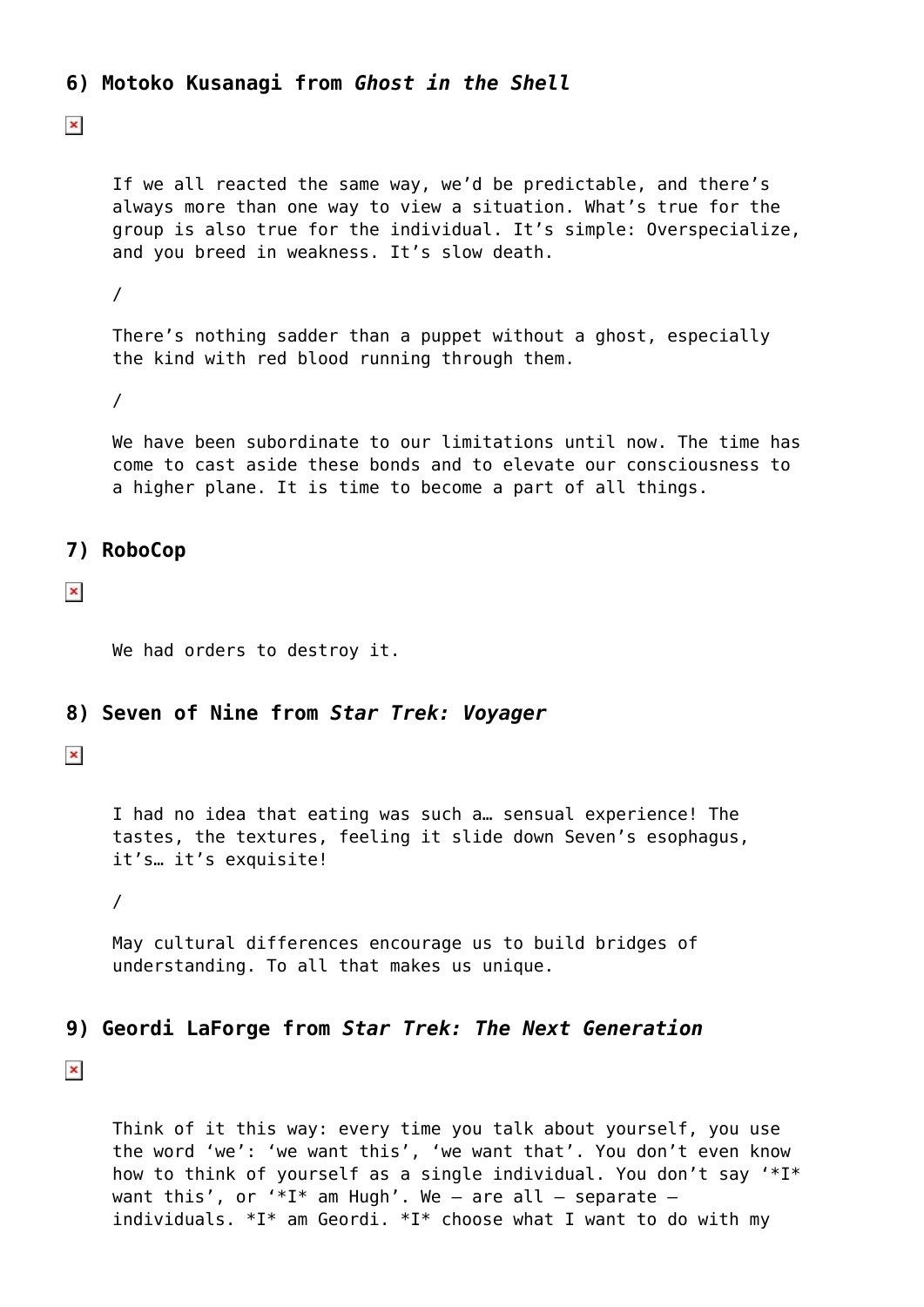life. \*I\* make decisions for myself. For somebody like me, losing that sense of individuality is almost worse than dying.

/

I just don't get it, Guinan. I can field-strip a fusion reactor; I can realign a power transfer tunnel. Why can't I make anything work with a woman like Christy? It's like... I don't know what to do. I don't know what to say.

**10) Molly Millions (recurring character in stories and novels by William Gibson, including** *Johnny Mnemonic* **&** *Neuromancer***)**

 $\pmb{\times}$ 

**11) Inspector Gadget**

 $\pmb{\times}$ 

This message will self-destruct. Don't worry, Chief, Inspector Gadget is always on duty.

# **12) Steve Austin from the novel** *Cyborg* **by Martin Caidin and the TV Series** *The Six Million Dollar Man*

 $\pmb{\times}$ 

**13) Echo from** *Dollhouse*

 $\pmb{\times}$ 

All of these things that happen to me, I feel them.

/

Feeling nothing would be worse. It would be like before – asleep. I'm awake now. I don't want to go back to sleep. / I remember everything. Sometimes I'm someone else and then I come back, but I still feel them. All of them. I've been many people. I can hear them, sometimes suddenly. I'm all of them, but none of them is me. Do you know who's real?

### **14) Tetsuo Shima from** *Akira*

 $\pmb{\times}$ 

I must be dreaming. I feel like I can take out the world.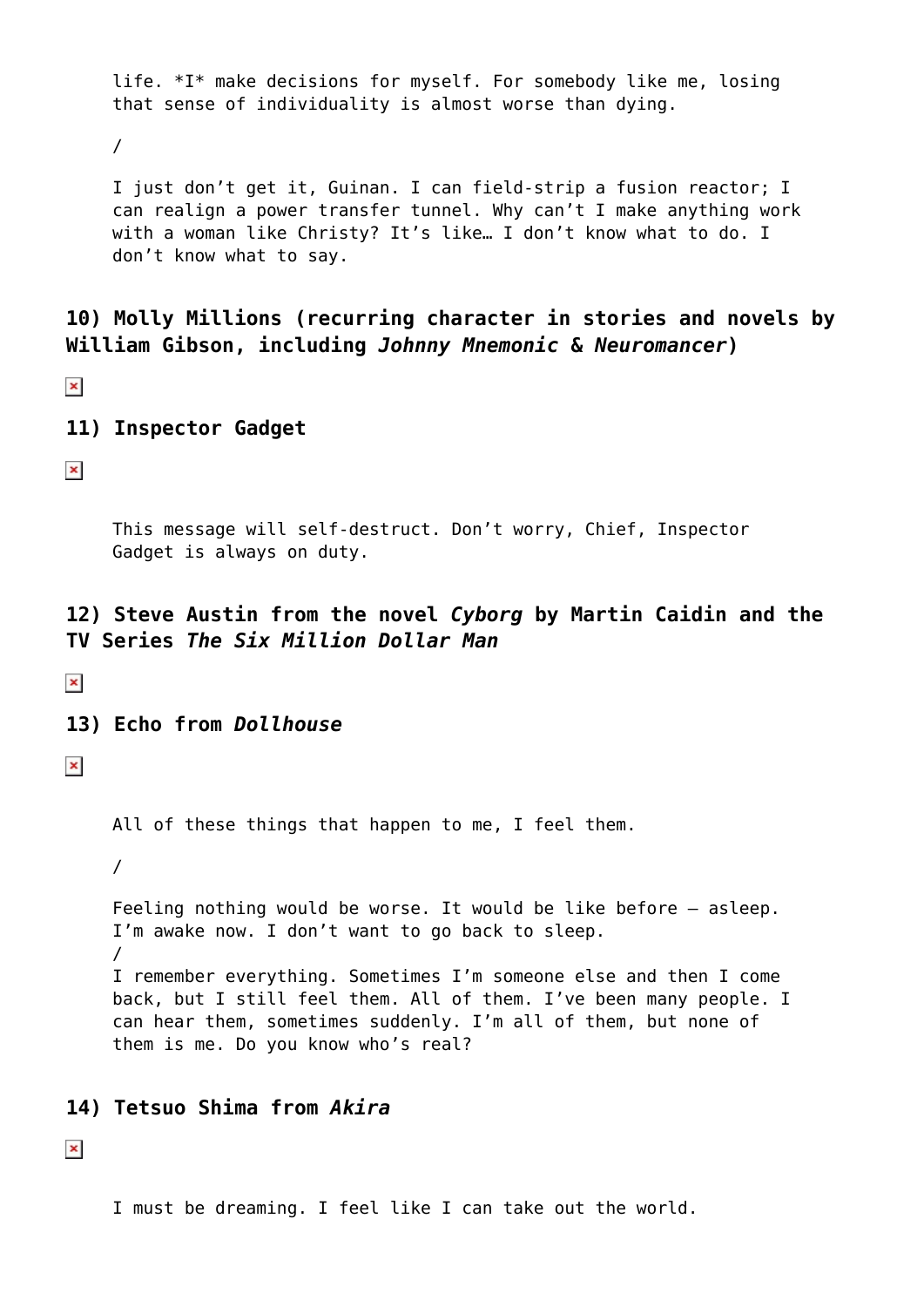**15) Cameron from** *Terminator: The Sarah Connor Chronicles*

 $\pmb{\times}$ 

\*Fix\* me? Why would you fix me?

/

I think… I'm a machine.

#### **16) Adam Jensen from the video game** *Deus Ex: Human Revolution*

 $\pmb{\times}$ 

Sarif was right about one thing. It's in our Nature to want to rise above our limits. Think about it. We were cold, so we harnessed fire. We were weak, so we invented tools. Every time we met an obstacle, we used creativity and ingenuity to overcome it. The cycle is inevitable… but will the outcome always be good? I guess that will depend on how we approach it. These past few months, I was challenged many times, but more often then not, didn't I try to keep morality in mind, knowing that my actions didn't have to harm others? Time and time again, didn't I resist the urge to abuse power and resources, simply to achieve my goals more swiftly? In the past, we've had to compensate for weakness, finding quick solutions that only benefit a few. But what if we never need to feel weak or morally conflicted again? What if the path Sarif wants us to take enables us to hold on to higher values with more stability? One thing is obvious. For the first time in history, we have a chance to steal fire from the gods. To turn away from it now – to stop pursuing a future in which technology and biology combine, leading to the promise of a Singularity – would mean to deny the very essence of who we are. No doubt the road to get there will be bumpy, hurting some people on the way. But won't achieving the dream be worth it? We can become the gods we've always been striving to be. We might as well get good at it.

#### **17) The Borg Queen from** *Star Trek: First Contact*

 $\pmb{\times}$ 

I am the beginning, the end, the one who is many. I am the Borg.

**18) Kamen Rider / Masked Rider**

 $\pmb{\times}$